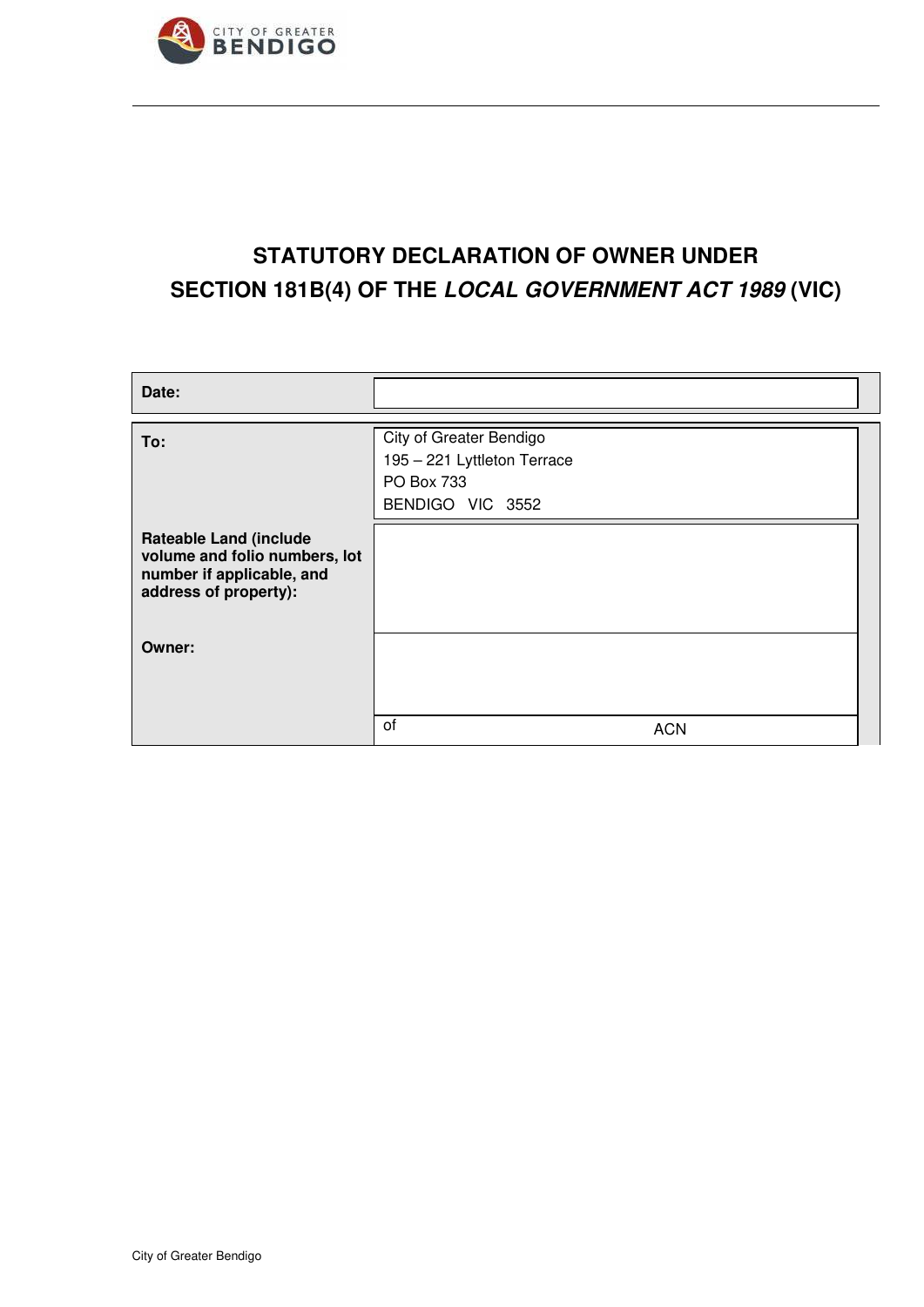## **BACKGROUND AND INSTRUCTIONS**

#### **Explanation of statutory requirement**

- 1. The Owner of the Rateable Land wishes to enter into an Environmental Upgrade Agreement pursuant to Division 2A of Part 8 of the Local Government Act 1989 ("the Act") with the Greater Bendigo City Council ("Council") and the Lending Body in order to fund works that will improve the energy, water or environmental efficiency or sustainability of the building on the Rateable Land.
- 2. Section 181B of the Act requires a number of conditions to be satisfied before the Council can enter into an Environmental Upgrade Agreement with the Owner.
- 3. One of these conditions is that the Owner, or an authorised representative of the Owner, provide a statutory declaration in accordance with section 181B(4) of the Act to confirm that certain prescribed actions have been undertaken.

#### **Actions to be completed**

- 4. To comply with the condition in section 181B(4), the Owner (or a person authorised on behalf of the Owner) must undertake the prescribed actions (see item 5) and complete and sign a statutory declaration (see item 6).
- 5. The prescribed actions include providing the Council with certain information. As part of providing this information, the Owner should:
	- 5.1. complete the form at **Annexure A**; and
	- 5.2. notify existing mortgagees of the Environmental Upgrade Agreement using the template at **Annexure B** and provide copies of those notifications at **Annexure C**.
- 6. Once the form at Annexure A is complete, and notifications have been provided to existing mortgagees, the Owner should sign the statutory declaration at **Annexure D** and return it to the Council, along with the covering page, Annexure A, and copies of the notifications required to be provided at Annexure C.
- 7. The Council's address for correspondence is:

Manager Economic Development Unit Economic Development City of Greater Bendigo 195 – 229 Lyttleton Terrace PO Box 733 BENDIGO VIC 3552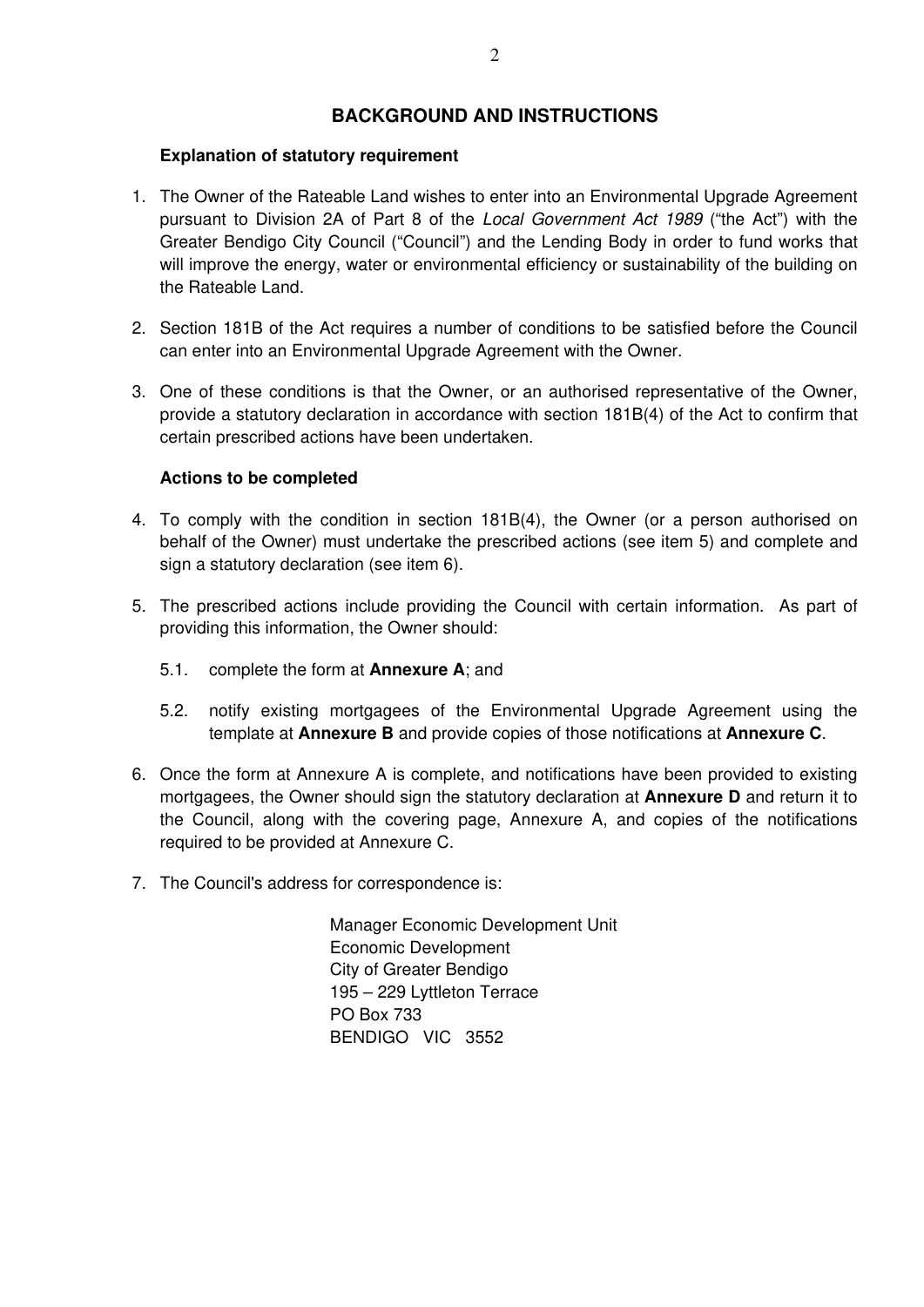# **Checklist**

8. The Owner should complete the following checklist to ensure that all required actions are complete.

| Action                                                                                            | <b>Tick if complete</b> |
|---------------------------------------------------------------------------------------------------|-------------------------|
| Complete form at <b>Annexure A</b>                                                                |                         |
| Notify existing mortgagees of Environmental Upgrade Agreement using<br>the template at Annexure B |                         |
| Provide copies of notifications sent to existing mortgagees at <b>Annexure</b><br>C               |                         |
| Sign statutory declaration at <b>Annexure D</b>                                                   |                         |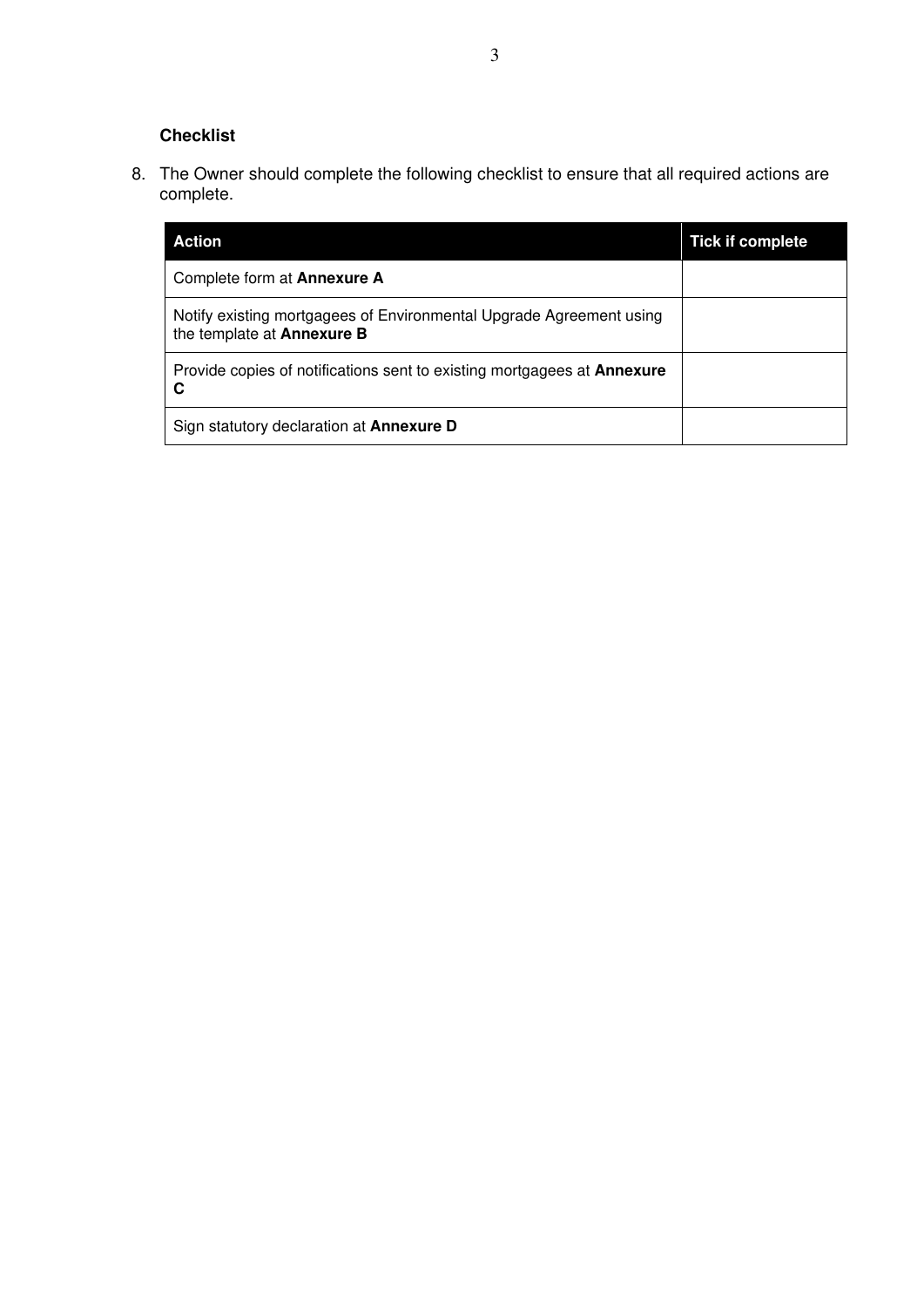### **ANNEXURE A: INFORMATION REQUIRED FROM OWNER**

1. List the names and addresses of existing mortgagees of the Rateable Land, mortgages owing on the Rateable Land and the total amount owing in respect of each mortgage.

"Existing mortgagee" means any holder of a mortgage for the Rateable Land, regardless of whether the mortgage is registered or unregistered.

If a relevant mortgage is held against two or more properties including the Rateable Land, the total amount owing on the mortgage is deemed to be the proportion of the debt secured by the mortgage that applies to the Rateable Land. The relevant proportion of debt should be calculated by distributing the debt between all the properties against which the mortgage is held in proportion to the relative capital improved values of the properties. For example, if a debt of \$1m is secured by a mortgage registered against two properties and the first property has a capital improved value of \$2.5m and the second property has a capital improved value of \$7.5m, the total amount owing on the mortgage in respect of the first property would be \$250,000 and in respect of the second property \$750,000.

|   | <b>Mortgage</b><br>number | Date of<br>mortgage | <b>Name of</b><br>mortgagee | <b>Address of</b><br>existing<br>mortgagee | <b>Total amount</b><br>owing on the<br>mortgage |
|---|---------------------------|---------------------|-----------------------------|--------------------------------------------|-------------------------------------------------|
|   |                           |                     |                             |                                            |                                                 |
| 2 |                           |                     |                             |                                            |                                                 |
| 3 |                           |                     |                             |                                            |                                                 |
| 4 |                           |                     |                             |                                            |                                                 |
| 5 |                           |                     |                             |                                            |                                                 |
|   | <b>TOTAL</b>              | S                   |                             |                                            |                                                 |

2. Provide copies (at **Annexure C**) of the notifications sent to existing mortgagees that advise the existing mortgagees that the Owner intends to enter into an Environmental Upgrade Agreement. Use the template at **Annexure B** to provide the notification.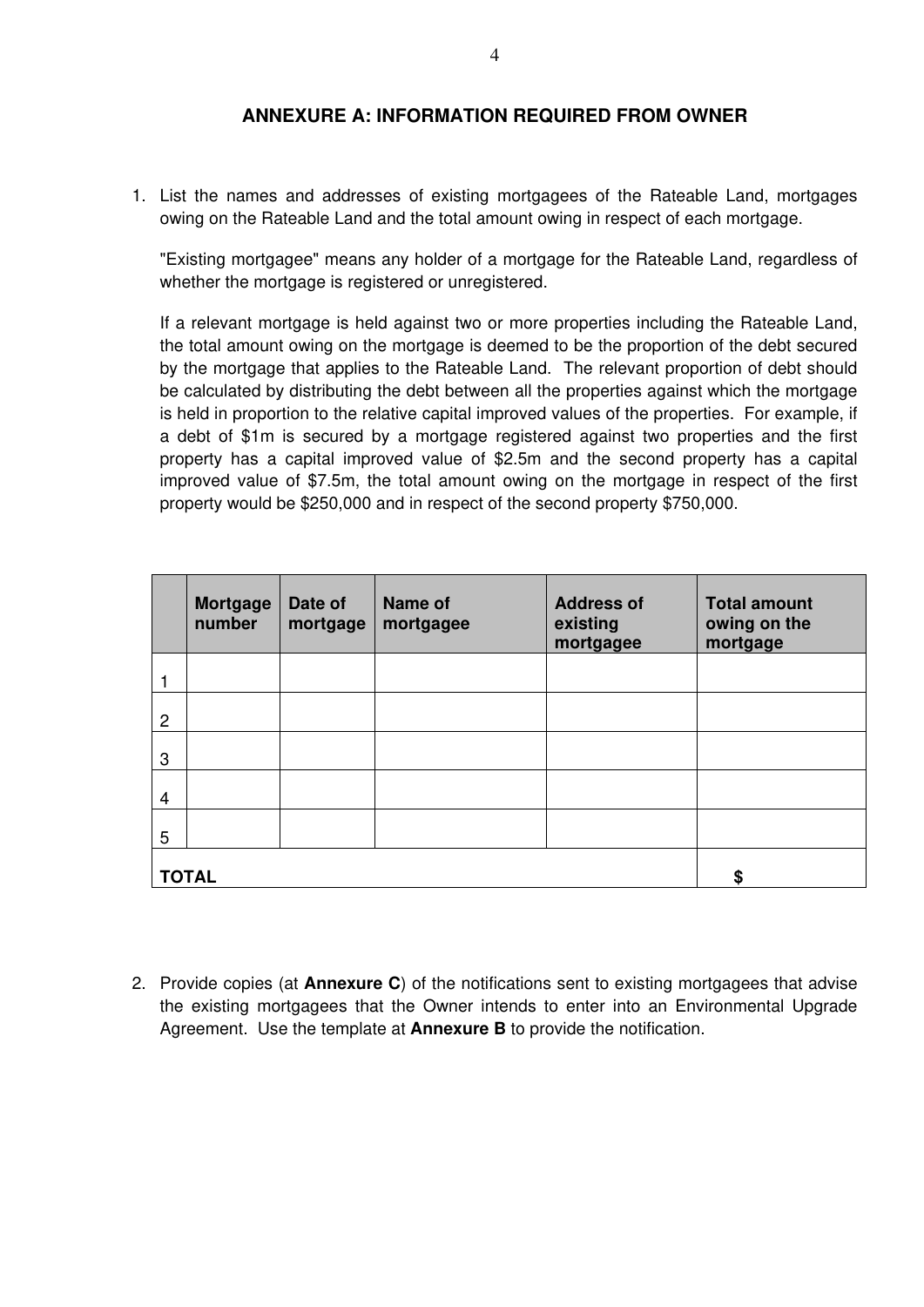3. List all taxes, rates and charges owing on the Rateable Land (including the total amount owing in respect of each tax, rate or charge) imposed by or under any Act.

|                | Type of tax, rate or<br>charge owing on the<br>Rateable Land (eg land<br>tax, council rates) | Name of person to<br>whom tax, rate or<br>charge is owed<br>(eg State Revenue<br><b>Office, City of Greater</b><br><b>Bendigo</b> | Date that<br>payment of tax,<br>rate or charge<br>is due | <b>Total amount</b><br>owing |
|----------------|----------------------------------------------------------------------------------------------|-----------------------------------------------------------------------------------------------------------------------------------|----------------------------------------------------------|------------------------------|
|                |                                                                                              |                                                                                                                                   |                                                          |                              |
| $\overline{c}$ |                                                                                              |                                                                                                                                   |                                                          |                              |
| 3              |                                                                                              |                                                                                                                                   |                                                          |                              |
| $\overline{4}$ |                                                                                              |                                                                                                                                   |                                                          |                              |
| 5              |                                                                                              |                                                                                                                                   |                                                          |                              |
|                |                                                                                              |                                                                                                                                   |                                                          |                              |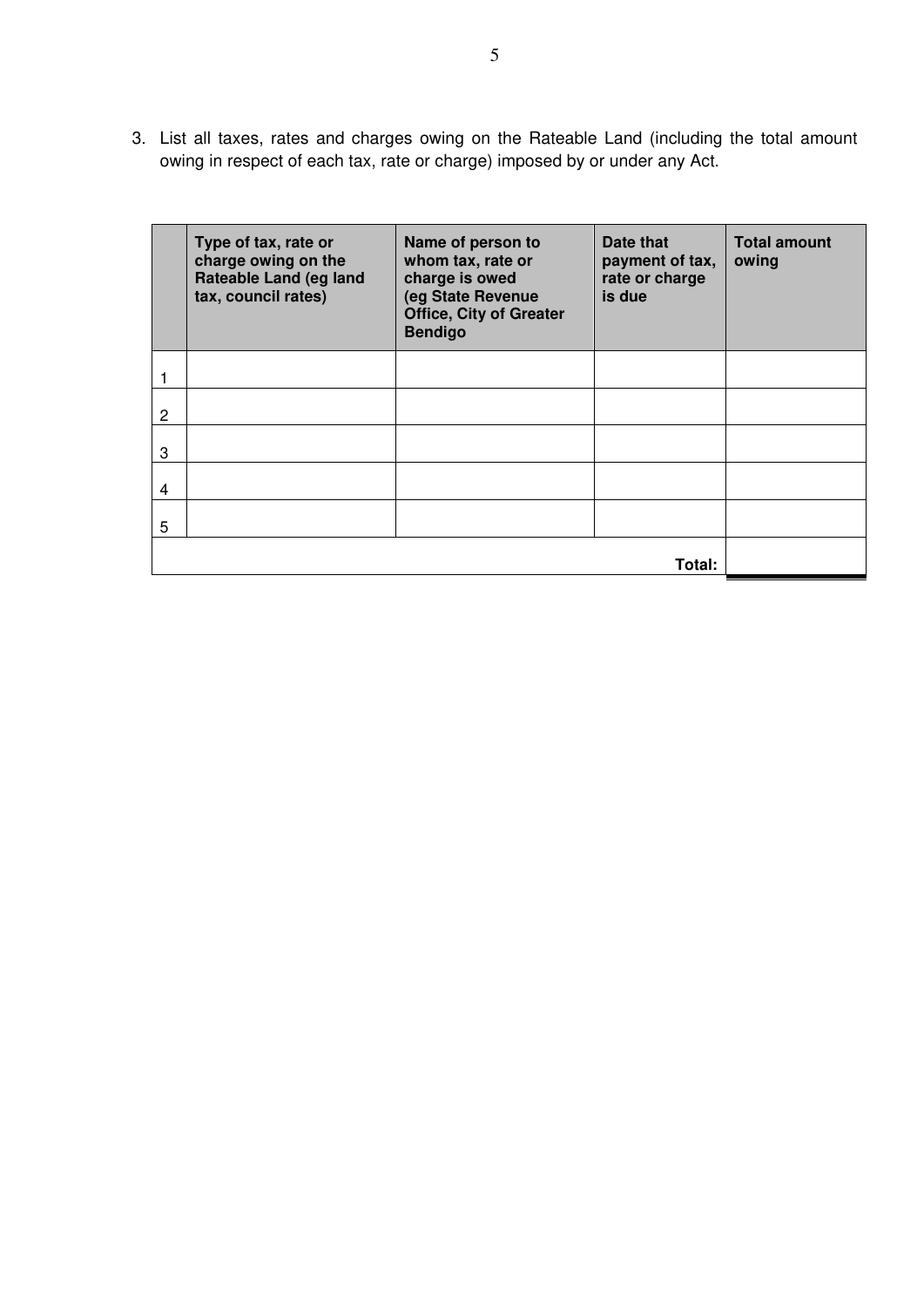#### **ANNEXURE B: TEMPLATE NOTIFICATION TO EXISTING MORTGAGEES (SEE QUESTION 2)**

#### Dear [Existing Mortgagee]

[Owner], as the owner of the [details of Rateable Land i.e. volume and folio numbers, lot number if applicable] ("Rateable Land") intends to enter into an Environmental Upgrade Agreement pursuant to Division 2A of Part 8 of the Local Government Act 1989 (Vic) with the City of Greater Bendigo ("Council") and the [Lending Body].

The Environmental Upgrade Agreement will provide for money to be advanced to [Owner] by the [Lending Body] to fund works that will improve the environmental performance of [details of building i.e. street address] on the Rateable Land.

The upgrade project will form part of the 1200 Buildings Program, an initiative of the Council that aims to encourage the retrofitting of commercial buildings in the Bendigo CBD in order to improve their environmental performance and sustainability.

The money advanced to [Owner] under the Environmental Upgrade Agreement will be recovered by the use of a statutory charge called an "environmental upgrade charge" ("EUC"), which will be levied by the Council in respect of the Rateable Land. An unpaid EUC will become a priority charge on the land and be recoverable in the same way as other Council rates and charges are recoverable, including by sale of the Rateable Land.

[Owner] expects the Council to declare one EUC in respect of the Rateable Land under the Environmental Upgrade Agreement in the amount of [insert]. [Owner] will be required to repay [Lending Body] that amount in accordance with the following payment schedule.

#### [**Insert payment schedule**]

Section 181B(2) of the Local Government Act 1989 (Vic) requires [Owner] to notify [Existing Mortgagee], as an existing mortgagee of the Rateable Land, of its intention to enter into the Environmental Upgrade Agreement and of the details of the EUC that is expected to be declared by the Council in respect of the Rateable Land. This letter constitutes notification for the purposes of that provision.

#### [**Insert any additional information**]

If you have any questions in relation to this letter, or the Environmental Upgrade Agreement or EUC arrangements more generally, please do not hesitate to contact [Owner representative].

Yours sincerely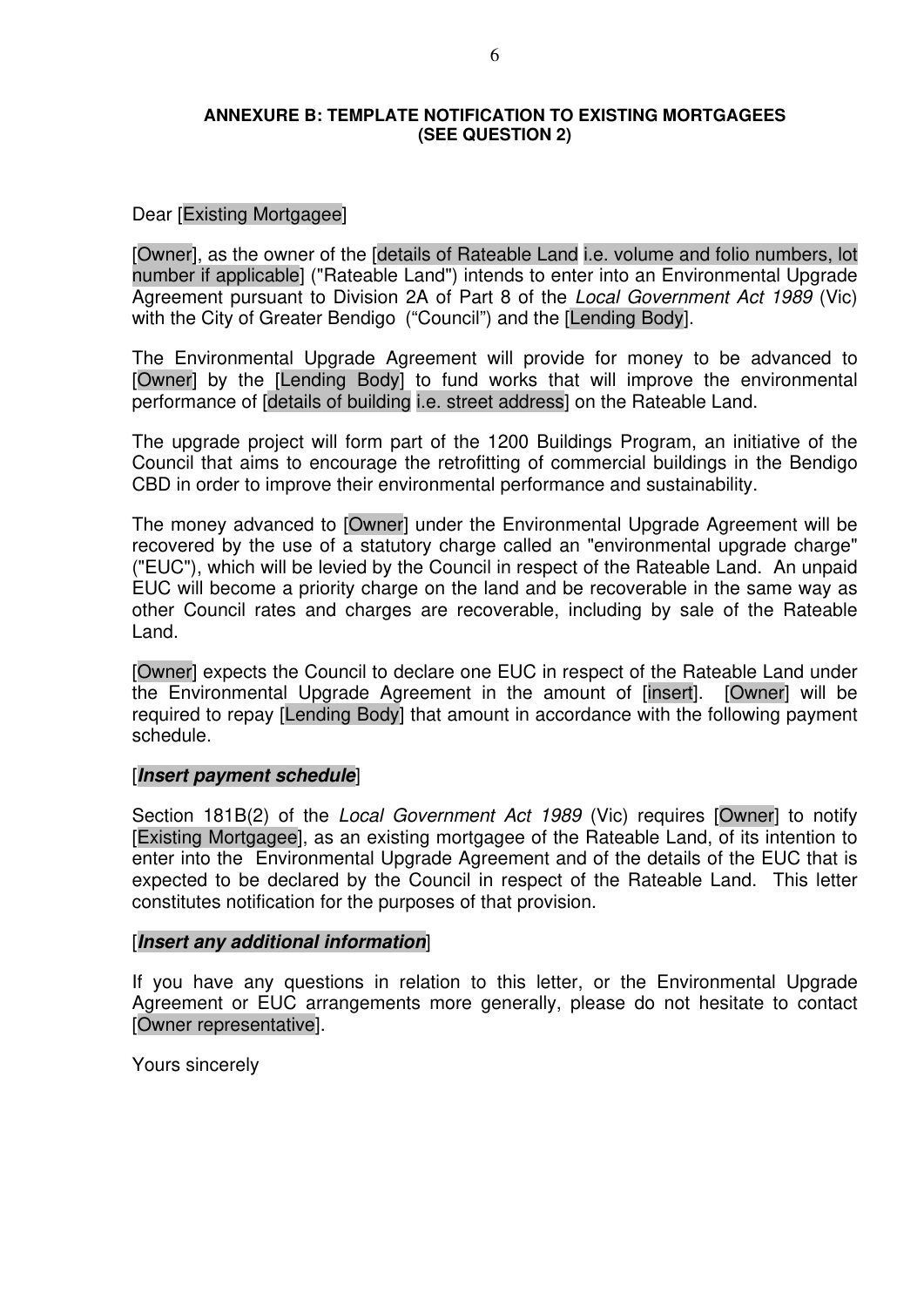# **ANNEXURE C: COPIES OF NOTIFICATIONS SENT TO EXISTING MORTGAGEES**

**[To be attached by the Owner]**